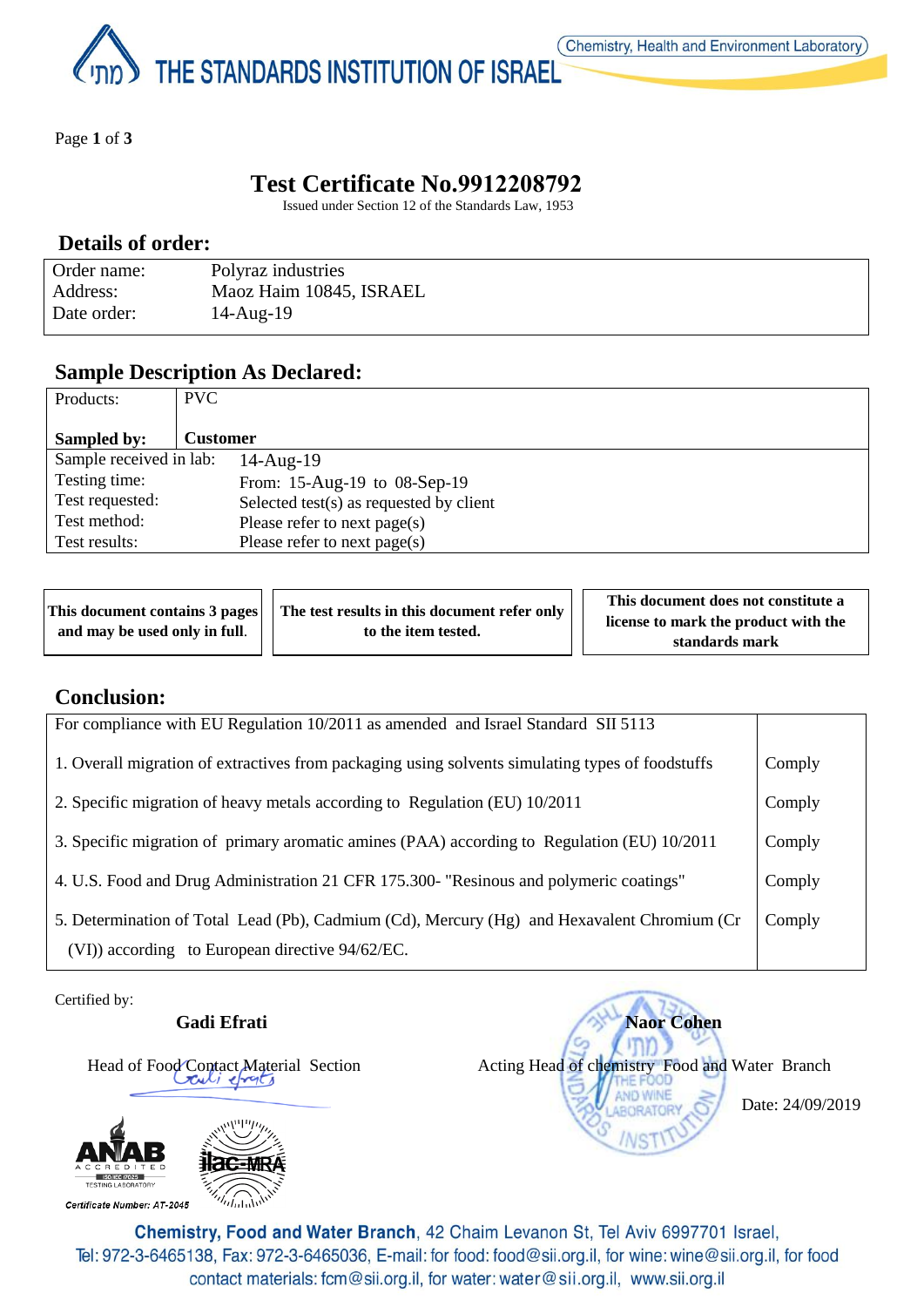

Page **2** of **3**

# **Test Certificate No.9912208792**

Issued under Section 12 of the Standards Law, 1953

*Description: PVC Sheet and thermoforming products from it. PVC is food contact layer. Aqueous and alcoholic foodstuffs, acidic, oily, milk products and dry food products for hot fill conditions at a temperature between 70ºC for 2 hours and also for prolonged storage at 40ºC and bellow (refrigerated and deep -frozen storage).*

### *1- Overall Migration Protocol*

Selection of test conditions as specified to Regulation 10/2011 Annex III, V; Selection of test method: EN 1186-1

| <b>Tested sample</b> | <b>Food Simulants</b>     | <b>Test conditions</b>    | Extractives, mg/sq. dm | Limit, mg/sq. dm |
|----------------------|---------------------------|---------------------------|------------------------|------------------|
| PVC                  | $A$ ( <i>Ethanol</i> 10%) | 10 days at $40^{\circ}$ C |                        | 10               |
| PVC.                 | $B$ (Acetic Acid 3%)      | 10 days at $40^{\circ}$ C | I.4                    | 10               |
| PVC.                 | $D2$ ( <i>Olive oil</i> ) | 10 days at $40^{\circ}$ C |                        | 10               |

| 2-Specific migration of metals according to Regulation (EU) 10/2011                                              |                                                                          |          |              |  |
|------------------------------------------------------------------------------------------------------------------|--------------------------------------------------------------------------|----------|--------------|--|
| Selection of test method: EN 13130-1 and sample preparation in 3 w/w % acetic acid at $40^{\circ}$ C for 10 days |                                                                          |          |              |  |
|                                                                                                                  | Method: ICP-AES (inductively argon coupled plasma emission spectroscopy) |          |              |  |
| Soluble metal                                                                                                    | SML, ppm                                                                 | MDL, ppm | Results, ppm |  |
| <b>Barium</b>                                                                                                    |                                                                          | 0.1      | ND           |  |
| Cobalt                                                                                                           | 0.05                                                                     | 0.05     | <b>ND</b>    |  |
| Copper                                                                                                           |                                                                          | 0.1      | ND           |  |
| <i>Iron</i>                                                                                                      | 48                                                                       |          | ND           |  |
| Lithium                                                                                                          | 0.6                                                                      | 0.1      | ND           |  |
| Manganese                                                                                                        | 0.6                                                                      | 0.1      | <b>ND</b>    |  |
| Zinc                                                                                                             | 25                                                                       | 0.5      | ND           |  |
| Aluminum                                                                                                         |                                                                          | 0.1      | ND           |  |
| Nickel                                                                                                           | 0.02                                                                     | 0.01     | ND           |  |
| $N_{\text{max}}$                                                                                                 |                                                                          |          |              |  |

Note:

ppm=mg/kg  $(1,000 \text{ ppm}=1,000 \text{ mg/kg}=0.1\%)$ ; SML = Specific Migration Limit;x ND= Not Detected (<MDL); MDL=Method Detection Limit;

| 3- Specific migration of Primary aromatic amines (PAA)- according to Regulation (EU) 10/2011 |                                                                                      |                           |                           |                |  |
|----------------------------------------------------------------------------------------------|--------------------------------------------------------------------------------------|---------------------------|---------------------------|----------------|--|
|                                                                                              | As specified in Regulation (EU) No. 10/2011 ANNEX III and V. Method: In-house method |                           |                           |                |  |
| <b>Tested sample</b>                                                                         | <b>Food Simulants</b>                                                                | <b>Test conditions</b>    | <b>Extractives, mg/kg</b> | Limit, $mg/kg$ |  |
| PVC.                                                                                         | Acetic acid 3%                                                                       | 10 days at $40^{\circ}$ C | ND.                       | 0.01           |  |

| 4- Total Extractives -21 FDA 175.300                                                        |                  |                           |                        |                  |  |
|---------------------------------------------------------------------------------------------|------------------|---------------------------|------------------------|------------------|--|
| As specified in U.S Food and Drug Administration 21 FDA 175.300 table 2 condition of use: E |                  |                           |                        |                  |  |
| <b>Tested sample</b>                                                                        | <b>Simulants</b> | <b>Test conditions</b>    | Extractives, $mg/in^2$ | Limit, $mg/in^2$ |  |
| <b>PVC</b>                                                                                  | Distilled water  | 24 hours 120 deg. $F$     | $\leq 0.1$             | 0.5              |  |
| <b>PVC</b>                                                                                  | Heptane          | 30 minutes at 70 deg. $F$ | < 0.1                  | 0.5              |  |
| <b>PVC</b>                                                                                  | Ethanol 8%       | 24 hours at 120 deg. $F$  | ת (                    | 0.5              |  |

Chemistry, Food and Water Branch, 42 Chaim Levanon St, Tel Aviv 6997701 Israel, Tel: 972-3-6465138, Fax: 972-3-6465036, E-mail: for food: food@sii.org.il, for wine: wine@sii.org.il, for food contact materials: fcm@sii.org.il, for water: water@sii.org.il, www.sii.org.il